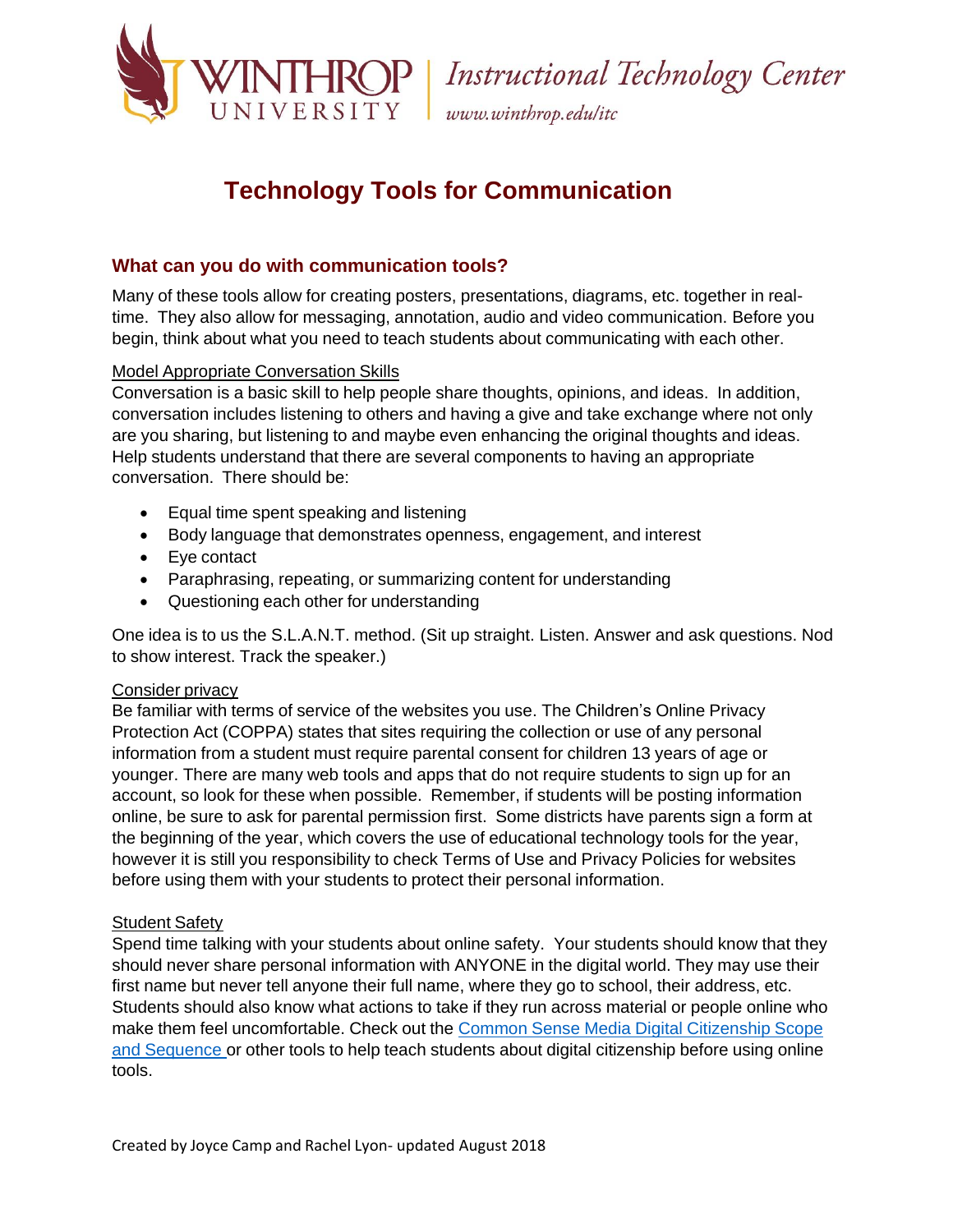

www.winthrop.edulitc

# **Teacher – Student Communication Tools**



### **Recap-** <https://letsrecap.com/>

Recap is similar to a Twitter but is educational, safe for student use, and is driven by the power of video. Teachers and students can post questions and responses via video. View a short video explaining how to use recap at [https://letsrecap.com/queue/.](https://letsrecap.com/queue/) This can also be used as a tool for students to

communicate with each other.

### **Advantages**

- Free
- Allows participants to respond to questions by video
- Allows teachers to introduce a topic or ask a question through a video
- Fast set up
- Offered in the App Store
- Offers "How To" Articles online

## **Disadvantages**

I didn't find any….



### **Class Dojo -** <https://www.classdojo.com/>

ClassDojo is a communication app for the classroom. It connects teachers, parents, and students who use it to share photos, videos, and messages through the school day. View a video explaining how to use Class Dojo at

<https://www.youtube.com/watch?v=PsctDNmhYKc>

#### **Advantages** Offers instant, private messaging options Teachers and parents can privately message each other Teachers can share classroom moments with parents photos, videos, updates Works on all devices **Disadvantages •** Requires parents to create an account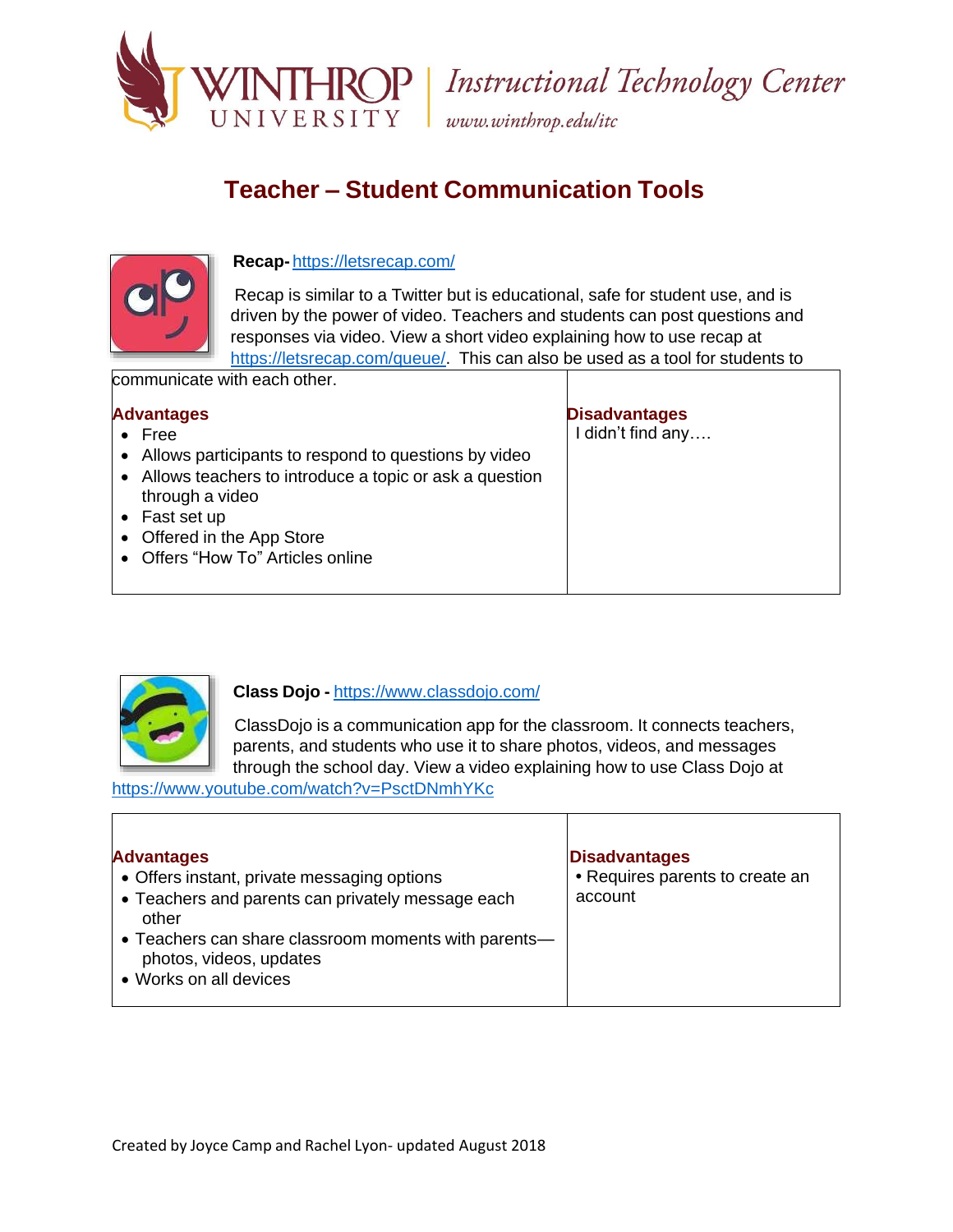

www.winthrop.edulitc

### **Seesaw -** <https://web.seesaw.me/>



Seesaw allows students to report what they are learning in school. Students can add photos, videos, drawings, texts, PDFs, and links to their profile. Students and teachers can track progress made overtime.

| <b>Advantages</b>                                                                                                                                                                         | <b>Disadvantages</b> |
|-------------------------------------------------------------------------------------------------------------------------------------------------------------------------------------------|----------------------|
| $\bullet$ Free                                                                                                                                                                            |                      |
| • Offers a student journal where students can upload<br>information that is immediately accessible to teachers<br>• Available on any device<br>• Includes parents in the learning process |                      |
| • Teachers can quickly send messages or<br>announcements to all students and families<br>• Offers private message opportunity<br>• Teachers can monitor all posts                         |                      |
| • Seesaw website offers printables-activities, posters,<br>etc.                                                                                                                           |                      |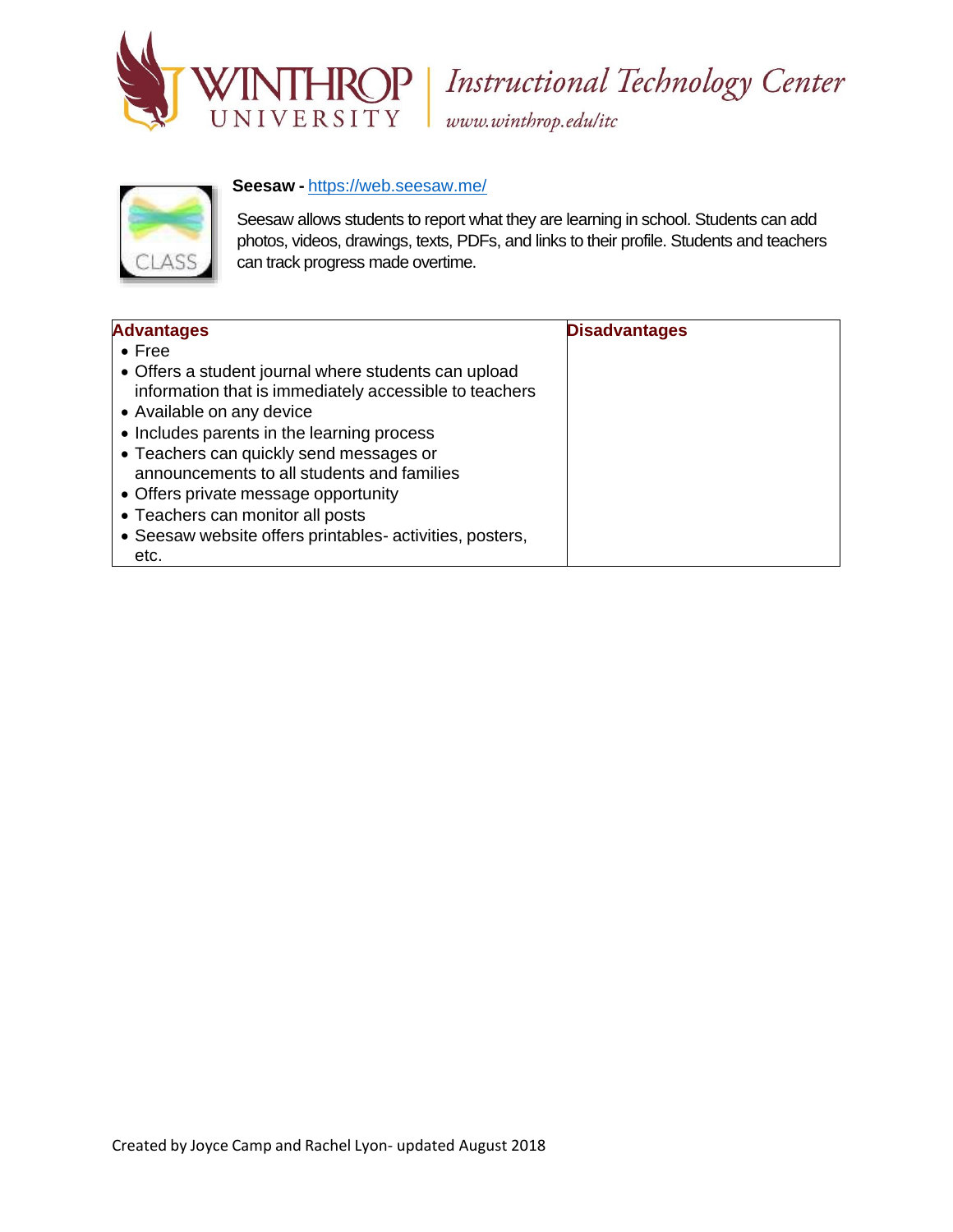

www.winthrop.edulitc

# **Student - Teacher Communication Tools**



### **Go SoapBox-** <https://www.gosoapbox.com/>

GoSoapBox is a student response system that teachers can use to engage students, conduct formal assessments, and learn students' comprehension on a particular subject. Learn how to use this tool at

https[://www.slideshare.net/gosoapbox/getting-started-with-gosoapbox-](http://www.slideshare.net/gosoapbox/getting-started-with-gosoapbox-)25965556?ref=https://app.gosoapbox.com/account/getting\_started

| <b>Advantages</b>                                        | <b>Disadvantages</b>               |
|----------------------------------------------------------|------------------------------------|
| • Free for K-12 and University educators with classes of | • If a class is larger than 30, it |
| 30 or smaller                                            | costs                              |
| • Offers a Confusion Barometer where students can        |                                    |
| indicate whether they are confused                       |                                    |
| • Students can easily submit and vote on things in class |                                    |
| • Offers simple and customizable polling                 |                                    |
| • Can create a quiz where students get immediate         |                                    |
| grading as well as answer explanations                   |                                    |
| Option for students to be anonymous if needed            |                                    |
|                                                          |                                    |



### **PollEverywhere-** <https://www.polleverywhere.com/>

Poll Everywhere is a tool that can be used to gauge audience participation during presentations. The audience can respond in a manner of different ways from any mobile device. User guides can be found at <https://www.polleverywhere.com/guides>

| <b>Advantages</b>                                                                                                                                                              | <b>Disadvantages</b>                                                                                                                                                                                                  |
|--------------------------------------------------------------------------------------------------------------------------------------------------------------------------------|-----------------------------------------------------------------------------------------------------------------------------------------------------------------------------------------------------------------------|
| Free for K-12 use<br>$\bullet$<br>You can insert polls into Google slides,<br>$\bullet$<br>Powerpoint, or the Keynote app<br>Different question types can be used<br>$\bullet$ | Does require you to install<br>$\bullet$<br>an add-on to use in real<br>time if you insert into<br>Powerpoint, Keynote, or<br>Google Slides<br>• Free version for educators<br>in limited to 40 responses<br>per poll |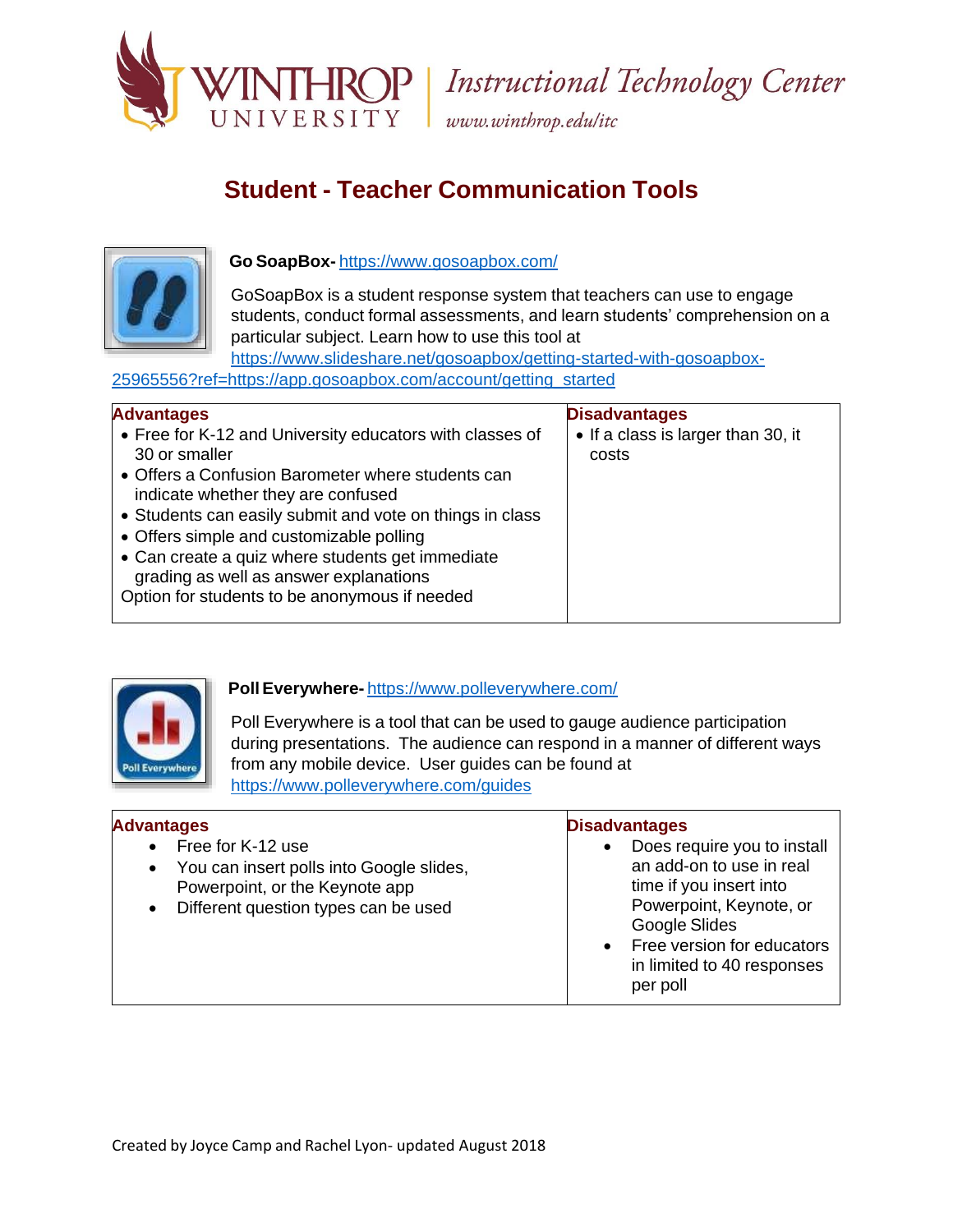

www.winthrop.edulitc

## **Teacher – Parent Communication Tools**



### **Remind-**<https://www.remind.com/>

Remind is a communication tool that teachers can use to communicate with students and parents. This offers the option to send text messages without using your personal phone number. In addition to text, you can send attachments like images or documents.

#### **Advantages Disadvantages** Free Offers school and District plans but are not • Instant communication free Not a negative- but if students are under 13, • Provides an easy way for then parent emails will be asked for. teachers to communicate with students and parents Closs nome • Option to schedule reminders ahead of time Winthrop Training Closs Offers individual and group messaging I will only message people 13 and older Can translate messages into It's okay if students are under 13. We'll ask for a parent's email address to keep everyone in the loop more than 70 languages • Teachers can see who has read the messages Can send photos, PDFs, voice clips, and more Teachers can set up their office hours so students and parents know when they can reach you Can add other teachers or interns to your class for extra support

When you get started creating your class, you can enter phone numbers or email addresses yourself, or give information out and let those who are interested

Remind creates a sheet for you to distribute with information on how to get started using this resource when you create a new class. Super easy to use!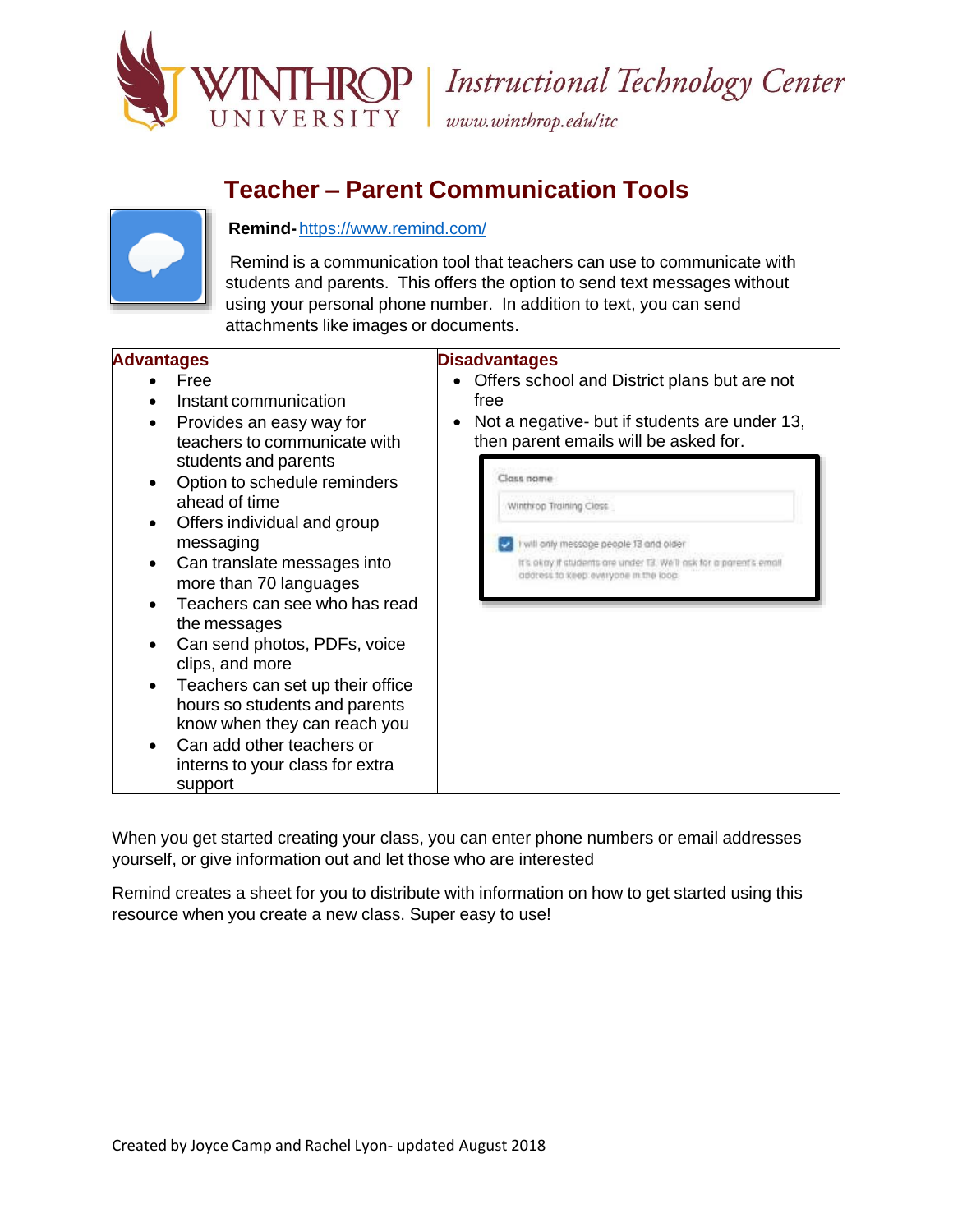

www.winthrop.edulitc

## **Student – Student Communication Tools**

**Emaze-** <https://www.emaze.com/education/>



Emaze can be used as an alternative to Powerpoint or Prezi.

### **Advantages**

- Pre designed templates
- Can upload own PowerPoint and merge designs
- Multiple design options
- Can create ecards, websites, blogs, and photo albums
- Runs like a Prezi
- Has more special effects and options than PPT
- Works on all devices but have to download the HTML to use on other devices

### **Disadvantages**

- Cannot download presentation
- Can only create and share 5 presentations and websites
- A little overwhelming
- No bullet point format options
- Not offered in the App Store



### **Poster My Wall-** <https://www.postermywall.com/>

Poster My Wall is a free website used to create digital posters. This is a great tool for communicating information about a subject or for advertising an event. See how you can create a classroom account where students can log in and create or share their posters. Students do not need an account to access your

classroom. More information can be found at <https://www.postermywall.com/index.php/edu>

| <b>Advantages</b>                                                                                                                                           | <b>Disadvantages</b>                                                 |
|-------------------------------------------------------------------------------------------------------------------------------------------------------------|----------------------------------------------------------------------|
| Free<br>No log in needed<br>$\bullet$<br>Download as an image when done<br>$\bullet$<br>Easy to edit<br>Create a teacher and classroom account<br>$\bullet$ | • There are fees if you want<br>to save this and continue<br>editing |